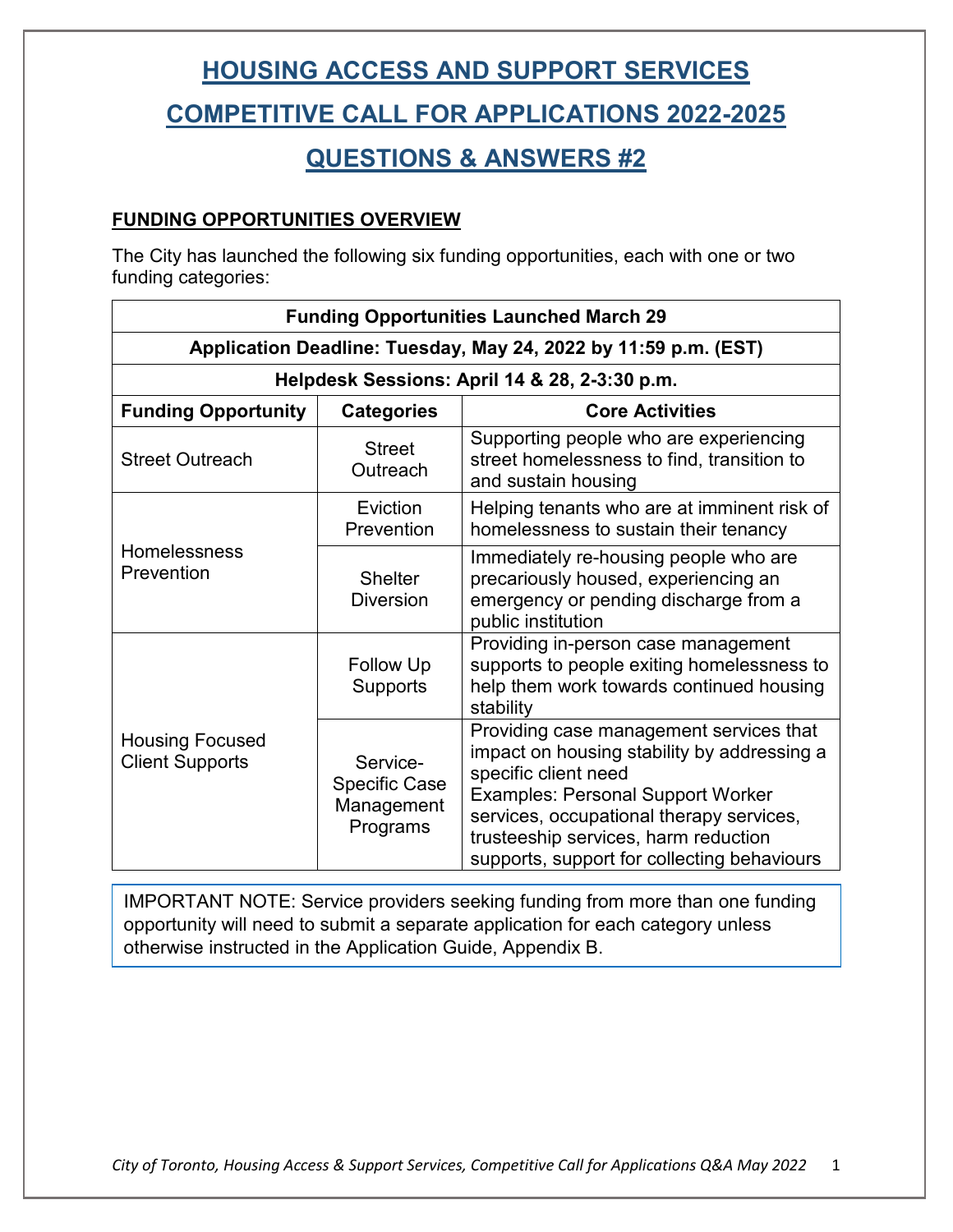### **COMPETITIVE CALL FOR APPLICATIONS 2022-2025**

### **QUESTIONS & ANSWERS #2**

| <b>Funding Opportunities Launched April 19</b>                 |                                                           |                                                                                                                                                                                               |  |  |  |
|----------------------------------------------------------------|-----------------------------------------------------------|-----------------------------------------------------------------------------------------------------------------------------------------------------------------------------------------------|--|--|--|
| Application Deadline: Monday, June 6, 2022 by 11:59 p.m. (EST) |                                                           |                                                                                                                                                                                               |  |  |  |
| Helpdesk Sessions: May 5 & 19, 2-3:30 p.m.                     |                                                           |                                                                                                                                                                                               |  |  |  |
| <b>Funding Opportunity</b>                                     | <b>Categories</b>                                         | <b>Core Activities</b>                                                                                                                                                                        |  |  |  |
| <b>Housing Access</b>                                          | Housing<br>Access                                         | Helping people find housing and connect to<br>external services that support housing<br>stabilization and sustainability<br>Connecting people to financial supports for<br>renters            |  |  |  |
| <b>Housing Focused</b><br><b>System Supports</b>               | Sector<br>Capacity<br><b>Building and</b><br>Coordination | Providing capacity building services to the<br>housing and homelessness service sector<br>as a whole                                                                                          |  |  |  |
|                                                                |                                                           | Examples: coordination, training, resource<br>sharing and networking                                                                                                                          |  |  |  |
|                                                                | Specific<br>System-Wide<br><b>Client Supports</b>         | Providing specialized supports to people as<br>needs arise                                                                                                                                    |  |  |  |
|                                                                |                                                           | These supports do not involve client case<br>management                                                                                                                                       |  |  |  |
|                                                                |                                                           | Examples: provision of identification,<br>interpretation services, harm reduction<br>supports, furniture, extreme clean services                                                              |  |  |  |
| Daytime Drop-In<br>Programs                                    | Daytime Drop-<br>In Programs                              | Supporting individuals who are<br>experiencing homelessness or at-risk of<br>homeless by:                                                                                                     |  |  |  |
|                                                                |                                                           | Providing an inclusive, safe and low-barrier<br>space that supports social cohesion<br>Providing nutritious meals and referrals to<br>housing focused and other community<br>support services |  |  |  |

IMPORTANT NOTE: Service providers seeking funding from more than one funding opportunity will need to submit a separate application for each category unless otherwise instructed in the Application Guide, Appendix B.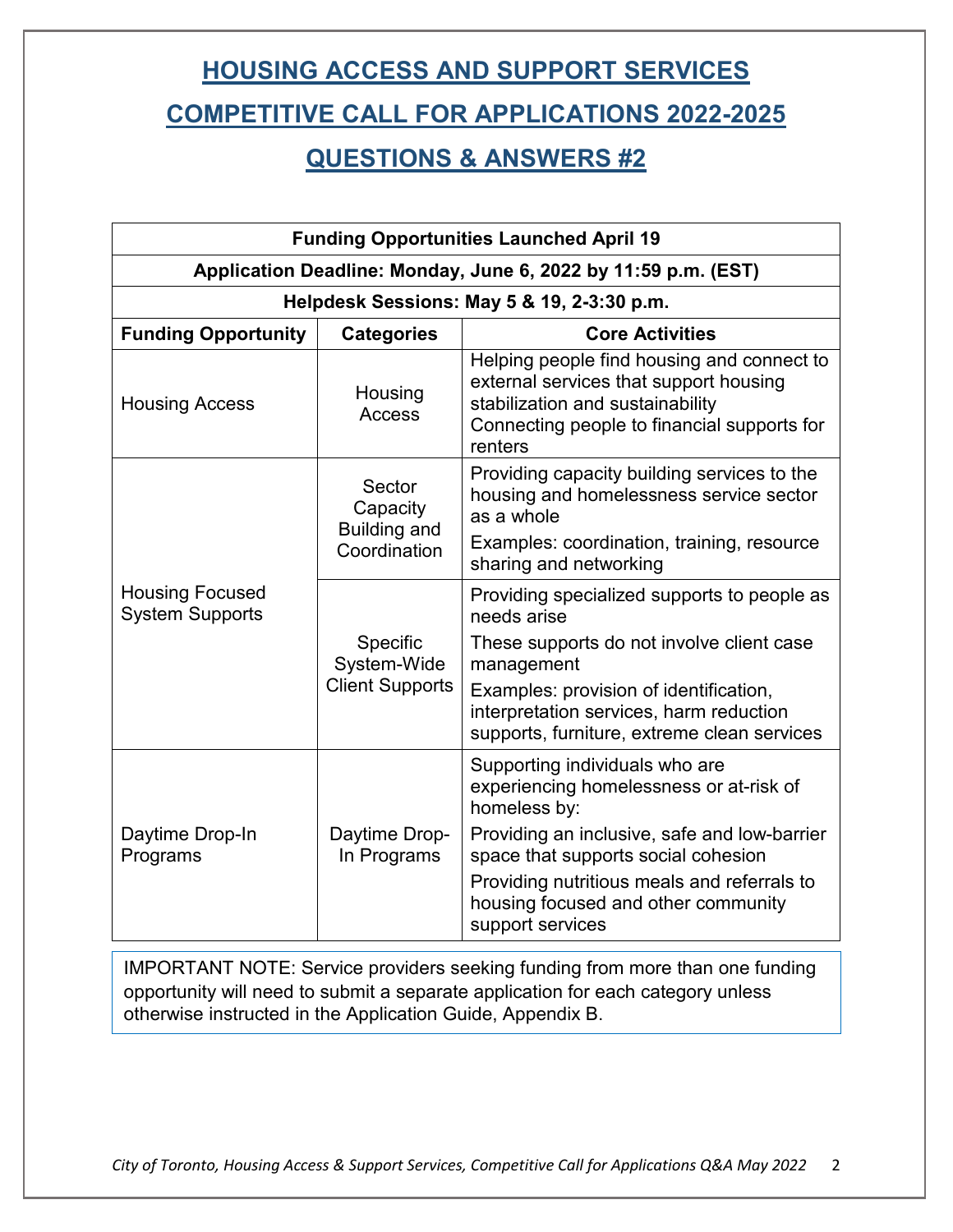## **HOUSING ACCESS AND SUPPORT SERVICES COMPETITIVE CALL FOR APPLICATIONS 2022-2025 QUESTIONS & ANSWERS #2**

#### **GENERAL INFORMATION & KEY MESSAGES**

#### **What do I need to know before preparing my application?**

This a competitive call for applications. Funding for currently funded projects that end on or before September 30<sup>th</sup>, 2022 will not be renewed.

All organizations that wish to propose projects that meet the new priorities and service delivery requirements are encouraged to apply.

#### **Where do I find information about the City's housing and homelessness service priorities and service delivery requirements for the current funding opportunities?**

Descriptions, service delivery requirements and key dates for each of the six funding opportunities can be found on the [City's Housing and Homelessness Grants web page.](https://www.toronto.ca/services-payments/grants-incentives-rebates/housing-homelessness-grants/client-case-management-housing-focused-client-supports/)

Please refer to the information session video recording and Application Guide for each relevant funding opportunity. This information can also be found on the [City's Housing](https://www.toronto.ca/services-payments/grants-incentives-rebates/housing-homelessness-grants/client-case-management-housing-focused-client-supports/)  [and Homelessness Grants web page.](https://www.toronto.ca/services-payments/grants-incentives-rebates/housing-homelessness-grants/client-case-management-housing-focused-client-supports/)

In addition you can find helpful information on the City's Housing and Homelessness priorities in the following two documents: [HousingTO 2020-2030 Action Plan](https://www.toronto.ca/wp-content/uploads/2020/04/94f0-housing-to-2020-2030-action-plan-housing-secretariat.pdf) and the [Homelessness Service Plan.](https://www.toronto.ca/legdocs/mmis/2021/ec/bgrd/backgroundfile-171730.pdf)

#### **How many organizations will be funded in each funding opportunity?**

The City anticipates approving multiple applications in each funding opportunity. The City reserves the right to not approve any projects.

We expect the total value of applications will exceed current funding limits. As a result, the evaluation process will include an eligibility assessment to allow the City of Toronto to develop a roster of eligible Housing and Homeless projects.

The roster will be available for further consideration should needs and additional funding become available in the future. A project being deemed eligible does not guarantee that your project will be selected in the future.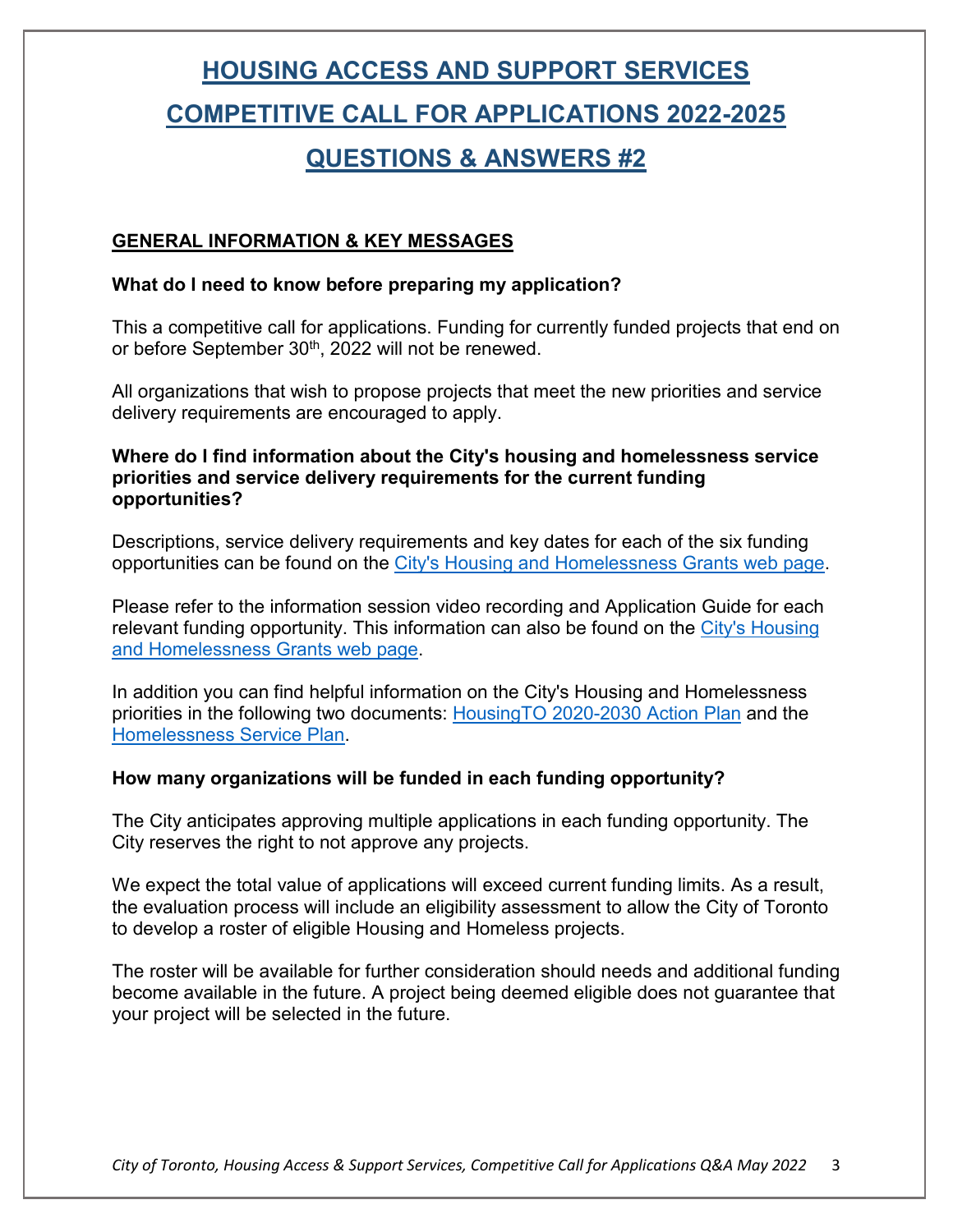# **HOUSING ACCESS AND SUPPORT SERVICES COMPETITIVE CALL FOR APPLICATIONS 2022-2025 QUESTIONS & ANSWERS #2**

#### **How will the applications be reviewed?**

- Review panels are comprised of individuals who bring a range of experience and expertise. Panel members will be using standardized tools to support the review process and will follow a structured methodology for arriving at a decision.
- The structure of the application forms and review process ensures that projects that are selected have outputs and resources that are aligned to program models and meet the intended outcomes of the [HousingTO 2020-2030 Action Plan](https://www.toronto.ca/wp-content/uploads/2020/04/94f0-housing-to-2020-2030-action-plan-housing-secretariat.pdf) and the [Homelessness Service Plan.](https://www.toronto.ca/legdocs/mmis/2021/ec/bgrd/backgroundfile-171730.pdf)
- Reviewers will focus on aligning projects with priorities including: Indigenous-led and Black-led organizations and projects, geography, level of support provided to clients, and priority populations identified in strategic plans.
- Reviewers will also consider an organization's ability to be responsive to emerging needs, urgent priorities and/or flexibility to expand catchments when required.

#### **When will funding decisions be made?**

We anticipate that funding decisions for all categories will be made and communicated by the end of July 2022.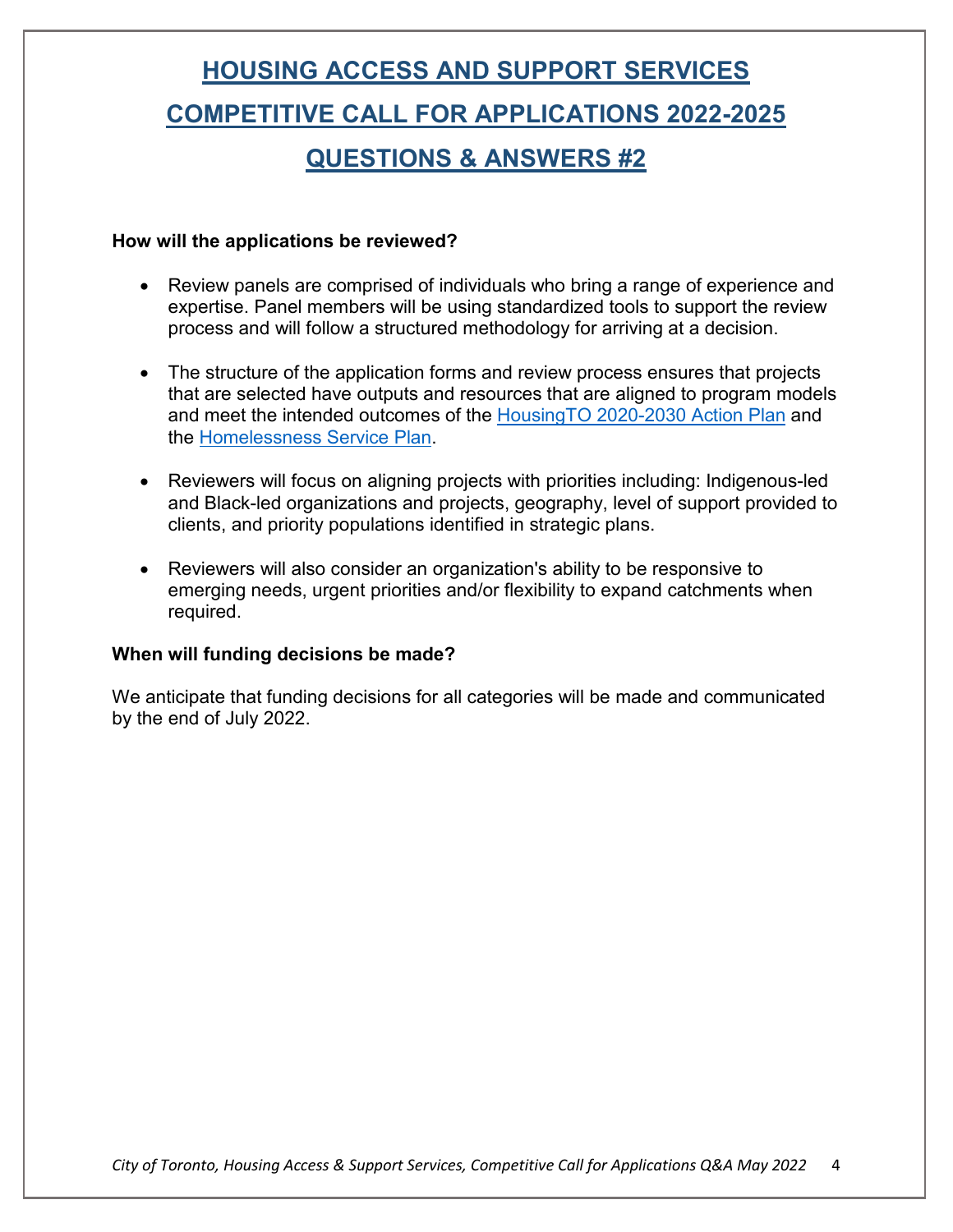### **COMPETITIVE CALL FOR APPLICATIONS 2022-2025**

### **QUESTIONS & ANSWERS #2**

#### **TGRIP TECHNICAL ISSUES**

**How can I access support if I am having technical issues with the Toronto Grants, Rebates, and Incentives Portal (TGRIP)?** 

Email **HSS@toronto.ca** for support.

#### **I can't see any open Funding Opportunities, how can I start my organizations application?**

If no Funding Opportunities appear when you are logged into TGRIP, it means you are not currently a contact in TGRIP or you do not have the correct role or permissions. You require full access to view open funding opportunities and create an application. For instructions on updating your TGRIP contacts or roles and permissions please reference the [TGRIP System Guide.](https://cot.smartsimplebk.ca/files/646596/134517/CFFP_TGRIP_User_Guide.docx)

#### Quick steps to update your roles/permissions in TGRIP:

1. To edit contact details, change a contact's role or deactivate a contact, navigate to the **Contacts** tab on the left side of the **Organization Profile**.

2. Click the contact you wish to edit to open the contact's profile. The following options are available:

- To edit a contact's information, click **Edit**. When you have made all required changes, click **Update Account**.
- To change a contact's role from full access to limited access, click **Set as Limited Access Contact**
- To change a contact's role from limited access to full access, click **Remove Limited Access (set to Full Access)**
- To remove a contact's access to your organization in TGRIP, click **Deactivate Contact**

### **I have several applications in draft, can I remove an application I no longer need?**

You can click on any application your organization has started but not submitted and change the status to **"withdrawn"**. This will ensure you do not accidentally submit the wrong application.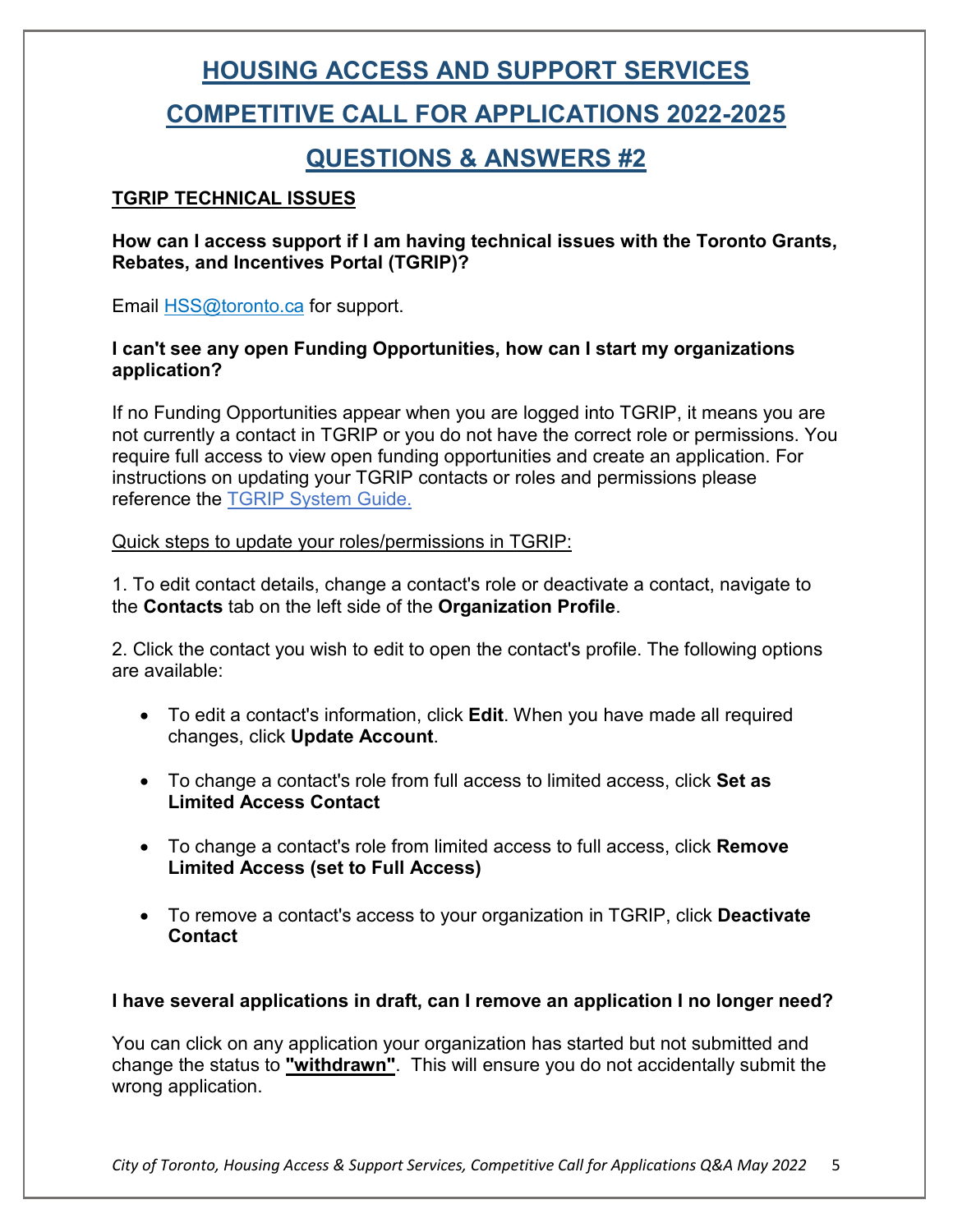## **HOUSING ACCESS AND SUPPORT SERVICES COMPETITIVE CALL FOR APPLICATIONS 2022-2025**

### **QUESTIONS & ANSWERS #2**

To avoid creating multiple applications do not click on **My Funding Opportunities**  again unless you want to start an application for a different project. Instead, find your new application on your homepage below the heading: "**Applications – Attention Require".** You might have to scroll down to see the list.

### **Can I edit an application I have started but not completed?**

After you create an application, it can be edited until it is submitted. Always click **"Save"** before navigating away from any page you are working on.

No updates, changes or corrections can be made once an application has been submitted; this includes scenarios where an organization submits the wrong application.

Please ensure you have selected the correct application in advance of clicking submit.

### **TGRIP is not working properly, it keeps crashing or logging out, are there system requirements?**

To access TGRIP, you will need:

- High-speed internet access;
- Computer with at least 1.6 GHz processor, 1 gigabyte of memory, and working antivirus software; and
- The latest version of one of the following web browsers, with pop-up windows enabled.

### **BROWSER OPTIONS FOR PC**

- Firefox (Recommended)
- Chrome (Recommended)
	- Compatible Versions: 64, 63
- **Do not use Internet Explorer**

### **BROWSER OPTIONS FOR MAC**

- Firefox (Recommended)
	- Compatible Version: 58, 57
- Chrome
	- Compatible Versions: 64, 63
- Safari
- **Do not use** Internet Explorer

*City of Toronto, Housing Access & Support Services, Competitive Call for Applications Q&A May 2022* 6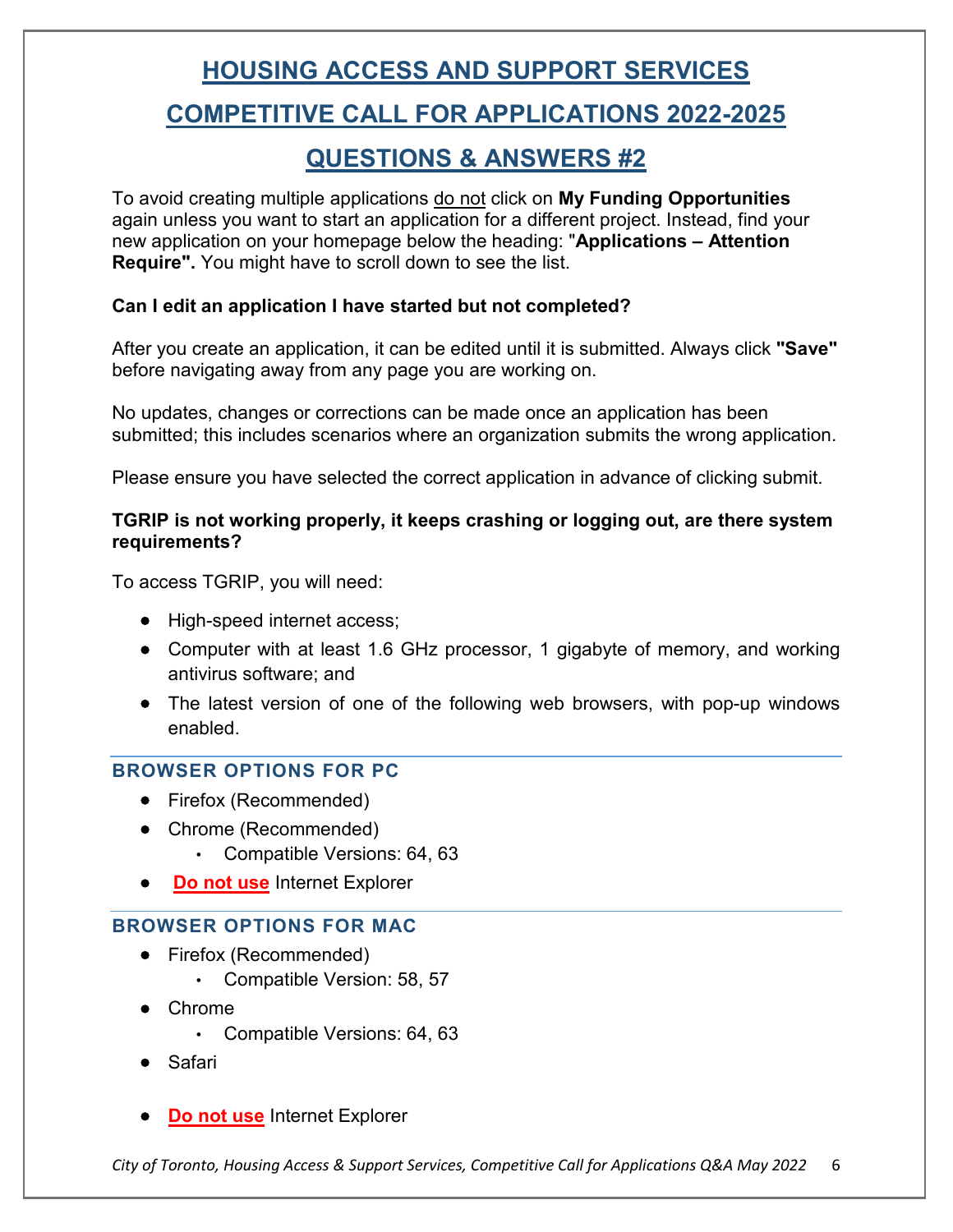### **COMPETITIVE CALL FOR APPLICATIONS 2022-2025**

### **QUESTIONS & ANSWERS #2**

### **CREATING AN APPLICATION**

#### **How do I get started in the Toronto Grants, Rebates, and Incentives Portal (TGRIP)?**

- 1. Navigate to [TGRIP](https://cot.smartsimple.ca/s_Login.jsp)
- 2. Click "Register Here"
- 3. Complete the required information and click "Submit"
- 4. When you receive a confirmation email from [TGRIPNoReply@smartsimple.com,](mailto:TGRIPNoReply@smartsimple.com) follow the instructions to complete your registration
- 5. Log in to [TGRIP](https://cot.smartsimple.ca/s_Login.jsp)
- 6. Download and save a copy of the [TGRIP User Guide](https://cot.smartsimplebk.ca/files/646596/134517/CFFP_TGRIP_User_Guide.docx)
- 7. Use this guide to finish getting set up in TGRIP and to find available funding opportunities

An application guide is also available for each funding opportunity, which provides stepby-step instructions on how to complete the application for each funding opportunity in TGRIP from start to submission.

IMPORTANT NOTE: Only the Housing Access and Support Services funding opportunities are required to complete an application in TGRIP. **Daytime Drop-In Programs must complete an application outside of TGRIP**. For more information, refer to the [Housing Support & Homelessness Grants –](https://www.toronto.ca/services-payments/grants-incentives-rebates/housing-homelessness-grants/#:%7E:text=The%20City%20of%20Toronto%20provides,and%20homelessness%20services%20to%20residents.) City of Toronto

### **Where can I find the dates for the information sessions and submission deadlines?**

Review the "Information Sessions and Key Dates" section under each of the funding opportunity webpages (please see hyperlinks below):

- 1. [Street Outreach](https://www.toronto.ca/services-payments/grants-incentives-rebates/housing-homelessness-grants/client-case-management-street-outreach/)
- 2. [Homelessness Prevention](https://www.toronto.ca/services-payments/grants-incentives-rebates/housing-homelessness-grants/homelessness-prevention/)
- 3. [Housing Focused Client Supports](https://www.toronto.ca/services-payments/grants-incentives-rebates/housing-homelessness-grants/client-case-management-housing-focused-client-supports/)
- 4. [Housing Access](https://www.toronto.ca/services-payments/grants-incentives-rebates/housing-homelessness-grants/housing-access/)
- 5. [Housing Focused System Supports](https://www.toronto.ca/services-payments/grants-incentives-rebates/housing-homelessness-grants/housing-focused-system-supports/)
- 6. [Daytime Drop-In](https://www.toronto.ca/services-payments/grants-incentives-rebates/housing-homelessness-grants/?accordion=daytime-drop-in-programs-funding-opportunity) Programs

Please make sure you review the specific dates for the funding opportunity you are interested in apply for. Dates vary for different funding opportunities as noted in the chart on page 1 and 2 of this document.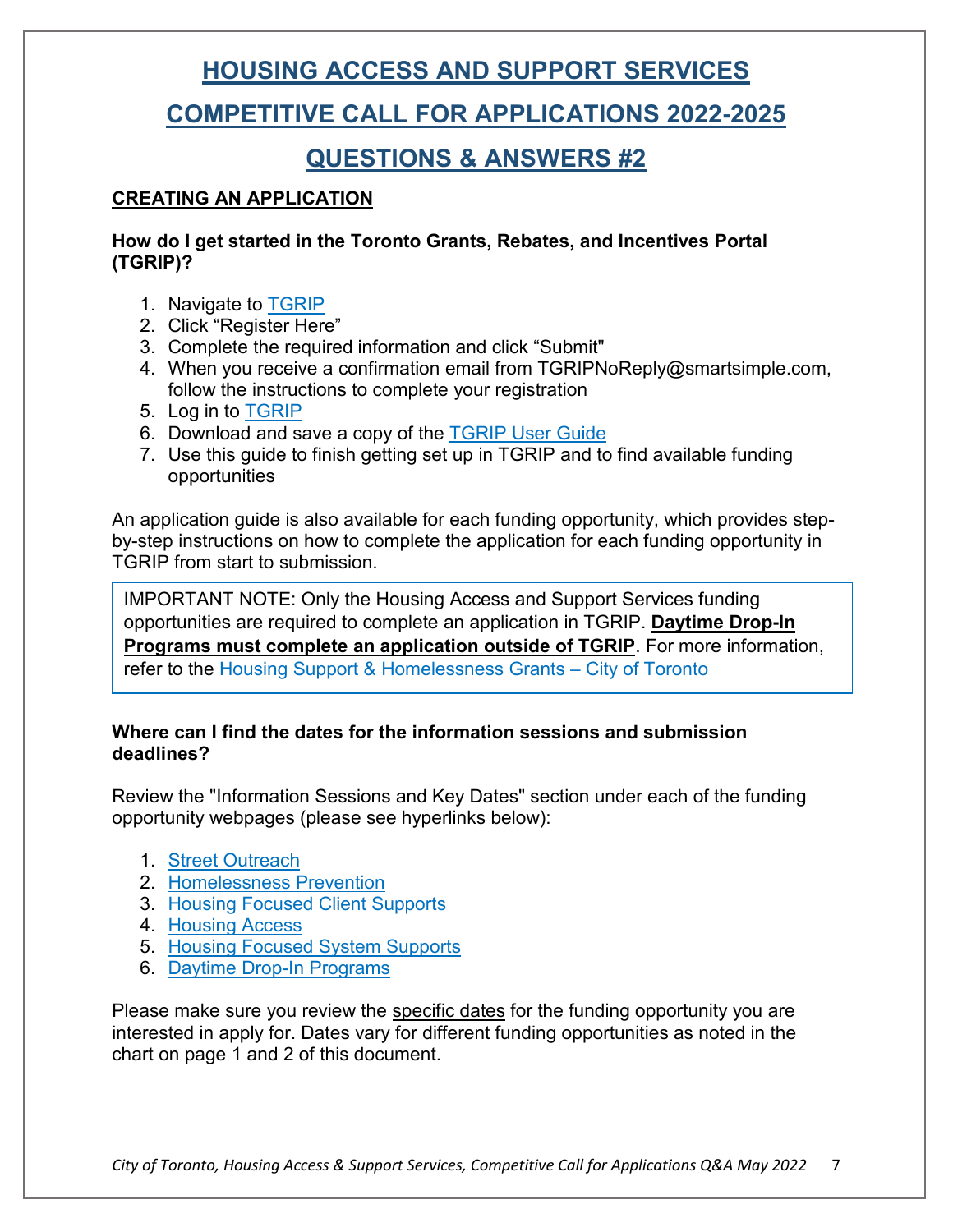### **COMPETITIVE CALL FOR APPLICATIONS 2022-2025**

### **QUESTIONS & ANSWERS #2**

### **SERVICE DELIVERY REQUIREMENTS & ELIGIBILITY**

#### **How do I know which funding opportunity I should apply for?**

Each category has detailed service delivery requirements based on the current Housing and Homelessness priorities which can be found on the on the Housing Support & [Homelessness Grants –](https://www.toronto.ca/services-payments/grants-incentives-rebates/housing-homelessness-grants/) City of Toronto under each funding opportunity.

Consider how your proposed project meets the deliverables and targets set out in the service delivery requirements. This will guide you to best assess where your new project aligns to funding opportunities.

**My organization currently has a project which is funded by the City of Toronto to provide services in the Housing Access and Support Services and/or Daytime Drop-In program(s). Does my organization need to submit a new application?** 

Yes, this is a competitive call for applications.

All projects with grant agreements ending on or before **September 30, 2022** must submit one or more applications in this competitive call for applications in order to be considered for new grant funding beyond September 30, 2022.

The City of Toronto will enter into new grant agreements with organizations with successful applications for the period of October 1, 2022 to March 31, 2025.

#### **My organization is interested in making an application in more than one funding opportunity. Do we need to submit separate applications?**

If you are applying to multiple funding opportunities, then you must submit separate applications for each funding opportunity.

If you are applying to multiple categories within the same funding opportunity, then you must submit separate applications with the exception of the Homelessness Prevention Funding Opportunity. One application can be made for a project that meets service delivery requirements for both the Eviction Prevention and Shelter Diversion categories.

Applications will be reviewed in comparison to others in the same funding opportunity and category (where applicable), so it is important to ensure you are applying for the right ones for your project.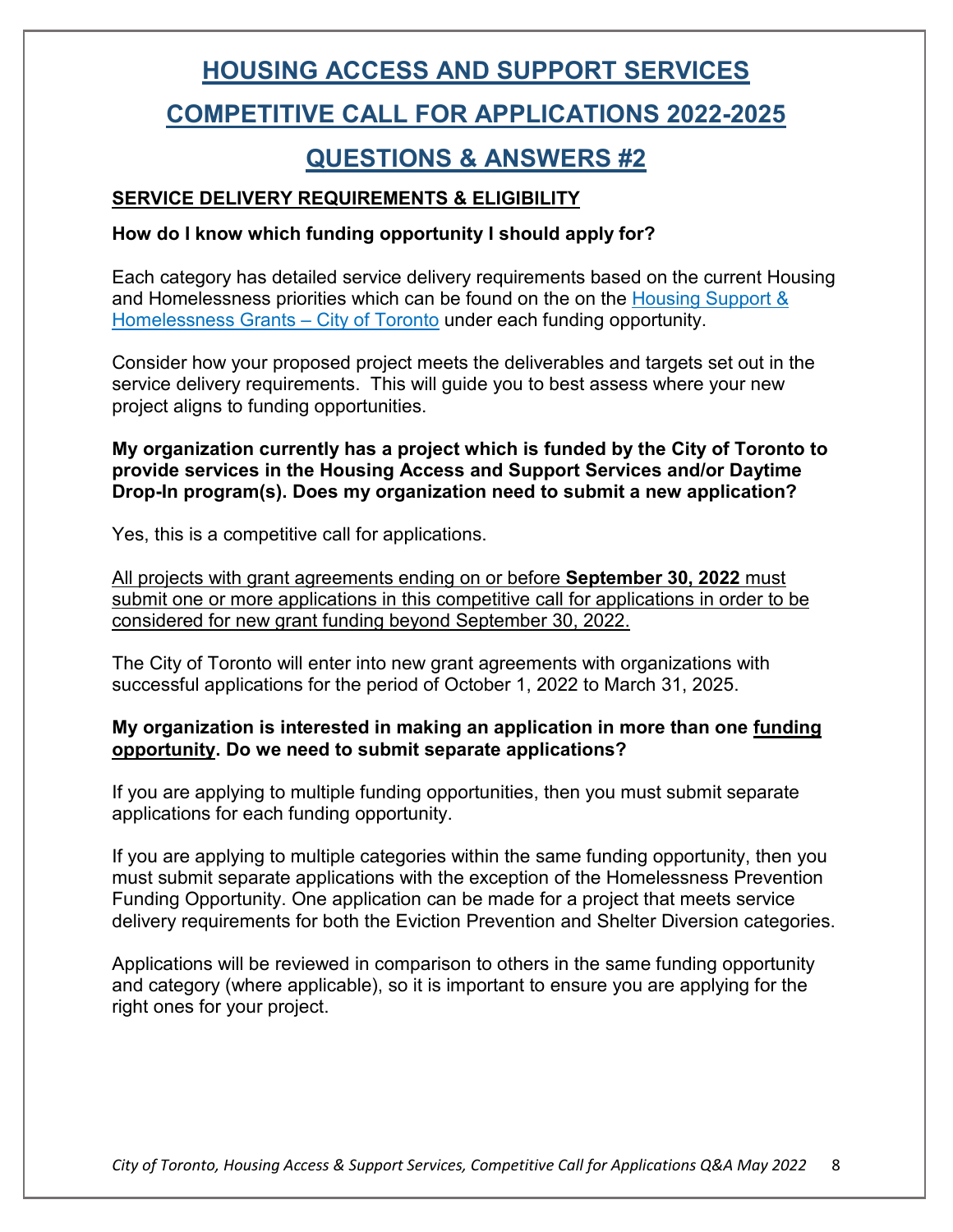# **HOUSING ACCESS AND SUPPORT SERVICES COMPETITIVE CALL FOR APPLICATIONS 2022-2025**

### **QUESTIONS & ANSWERS #2**

### **Is there a limit on the number of Funding Opportunities I can apply for?**

There is no limit to the number of applications an organization can submit. Please carefully review the service delivery requirements, information session recording and application guides for each funding opportunity to ensure your project is applying in the correct opportunity and category (where applicable) and that it meets all requirements.

#### **My organization's proposed project or service type is not listed in the service delivery requirements. Can my organization submit an application which includes services not listed in the program model?**

Before preparing an application, please ensure projects meet the City's new strategic directions, approaches and implementation priorities. Organizations are strongly encouraged to review the following resources carefully before submitting an application:

- [Housing TO 2020-2030 Action Plan](https://www.toronto.ca/community-people/community-partners/affordable-housing-partners/housingto-2020-2030-action-plan/)
- [Homelessness Solutions Service Plan](https://www.toronto.ca/legdocs/mmis/2021/ec/bgrd/backgroundfile-171730.pdf)
- The service delivery requirements outlined in the information session and Appendix B of the Application Guide for the funding opportunity you are applying to

#### **Is there a target number of projects for each funding opportunity?**

While there is no target number of projects for each funding opportunity, the City expects to award grant funding to multiple projects in each funding opportunity. The City also reserves the right to not award any funding.

### **Is there a funding limit for each funding opportunity?**

The approximate funding allocation for each of the funding opportunities is as follows:

- Street Outreach \$2.8M
- Homelessness Prevention \$2.3M
- Housing Focused Client Supports \$10.5M
- Housing Access \$2.8M
- Daytime Drop In Services \$3.9M
- Housing Focused System Supports \$1.8M

Multiple project may be awarded in each funding opportunity. The City reserves the right to adjust funding allocations during the application approval process.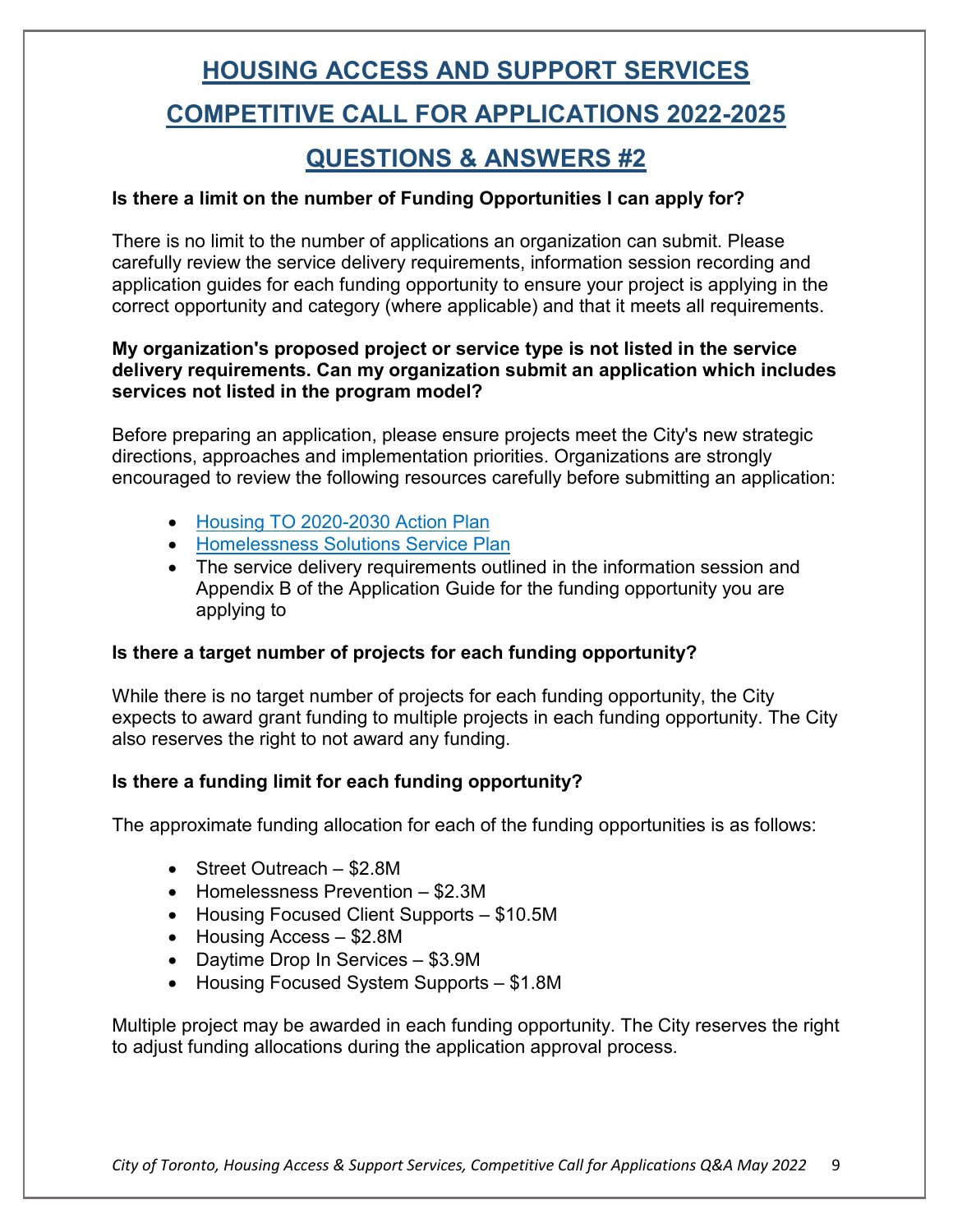# **HOUSING ACCESS AND SUPPORT SERVICES COMPETITIVE CALL FOR APPLICATIONS 2022-2025**

### **QUESTIONS & ANSWERS #2**

#### **Is there a funding limit for each application?**

There is no funding limit for an application. Each project should submit a budget that meets the service delivery requirements and service model explained in the Information Sessions and Application Guide Appendices.

### **Will all projects that pass the review stage be funded?**

Not all projects that are deemed eligible in the application process will be funded, as we expect the total value of applications will far exceed current funding limits.

As a result, the evaluation process will include an assessment to allow the City of Toronto to develop a roster of eligible Housing and Homelessness projects that may be funded in the future if additional funding is secured. Being added to the roster does not guarantee funding.

#### **The project I would like to apply for may cost more to operate than programs my organization previously operated due to new or rising costs, how do I reflect this in my budget?**

In the application you will be asked to enter an annual budget. You cannot enter a new budget for each year of the funding term. Please include all actual costs for your project and consider anticipated increases such as salaries and benefits costs.

It is critical that you budget is realistic and includes ALL aspects of the service delivery and program model requirements. Before submitting your completed application, we strongly encourage applicants to carefully review the budget section and Appendix B of the Application Guide for the funding opportunity you are applying to.

#### **The budget in the application shows three years but the funding period is only 2.5 years. Can you explain?**

In the application you will be asked to enter an annual budget, which will be copied for three years, showing a 12-month budget for the three year period of April 1, 2022 to March 31, 2025.

This does NOT represent your actual funding amount. Instead, the actual funding amount will be pro-rated to six months for the period of October 1, 2022 to March 31, 2023.

If your project is awarded funding, you will see the actual pro-rated funding amount reflected in the Payment Schedule of your grant agreement.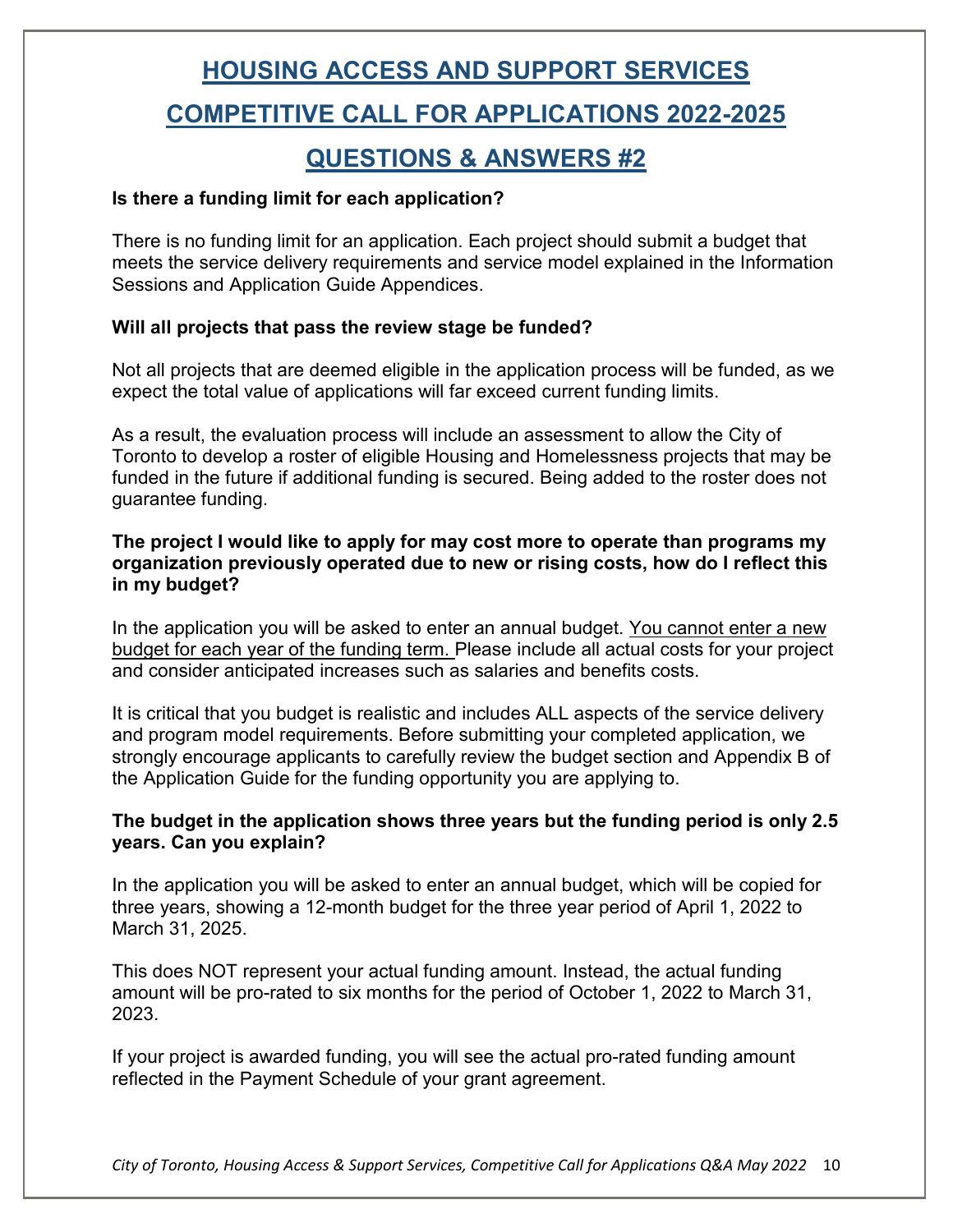### **COMPETITIVE CALL FOR APPLICATIONS 2022-2025**

### **QUESTIONS & ANSWERS #2**

#### **Will there be housing resources available such as RGI units, rent supplements or housing allowances?**

There are no additional housing resources currently available. Funding opportunities with outputs that align to "placed into housing" should include landlord engagement activities to demonstrate projects will be able to meet a variety of clients' housing needs.

#### **Are food, meals or food vouchers for clients receiving supports an eligible expense?**

Food, meals and food vouchers are an eligible expense but are not intended to be a core service for all clients on your caseload. The exception is Daytime Drop-In Programs, where meal provision is a core service delivery requirement.

#### **Can projects include moving costs, household items, unit condition services, to help with housing or re-housing clients and eviction prevention?**

Yes, please reference the "Appendix B: Budget & Work Plan" that is relevant to the funding opportunity you wish to apply for.

#### **In which category would a trustee project apply?**

Trusteeship projects should apply in the Service-Specific Case Management Programs category of the Housing Focused Client Supports funding opportunity.

#### **My organization is interested in applying for an Extreme Cold Weather/Heat Alert project. Where can my organization apply?**

In the current competitive call for applications, projects wishing to provide Extreme Cold Weather Alert and Heat Alert outreach services must incorporate it into an application in the Street Outreach funding opportunity.

Organizations applying in the Street Outreach funding opportunity are strongly encouraged to incorporate Extreme Cold Weather/Heat Alert service into their project design.

#### **Can projects seeking to provide PSW services apply?**

Yes, please apply in the Service-Specific Case Management category in the Housing Focused Client Supports funding opportunity.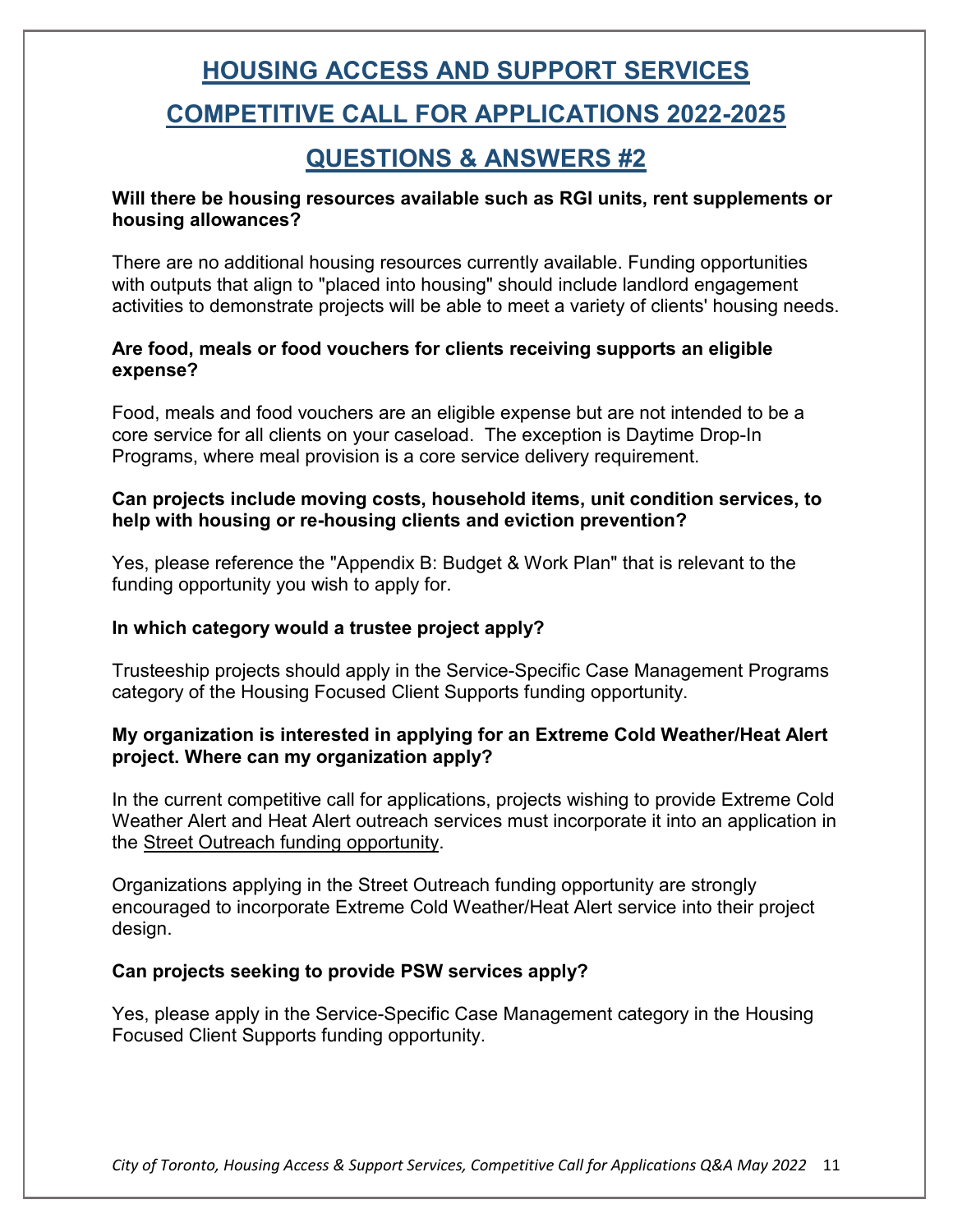### **COMPETITIVE CALL FOR APPLICATIONS 2022-2025**

### **QUESTIONS & ANSWERS #2**

**Can you clarify the difference between eviction prevention, shelter diversion and housing stabilization?** 

- Eviction Prevention
	- $\circ$  Helping tenants who are at imminent risk of homelessness to sustain their tenancy
- **Shelter Diversion** 
	- $\circ$  Immediately re-housing people who are precariously housed, experiencing an emergency or pending discharge from a public institution
- Housing stabilization services are equivalent to Follow Up for the purpose of the current calls for applications.
	- $\circ$  Housing support services and activities with an emphasis on longer term support resulting in economic and social well-being
	- $\circ$  Housing stabilization services include: case management, mediation with landlords, crisis intervention, budgeting, etc.

#### **My organization works with a network of service delivery partners. What partnerships should I include in my application?**

Applications should focus on partnerships that actively support your project to meet the service delivery requirements and targets for the funding opportunity and category to which you are applying.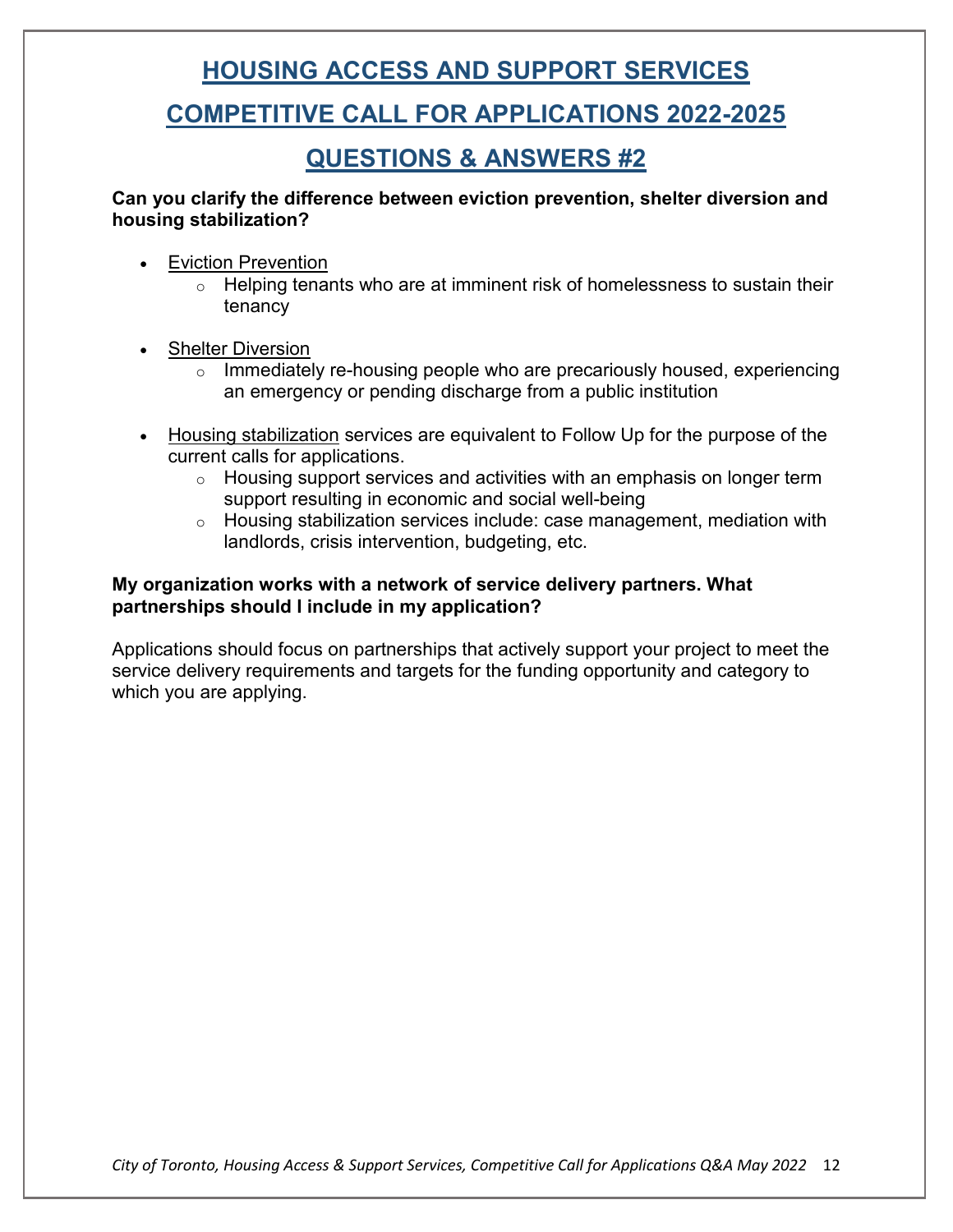### **COMPETITIVE CALL FOR APPLICATIONS 2022-2025**

### **QUESTIONS & ANSWERS #2**

### **REFERRALS AND CASE MANAGEMENT**

| <b>Referral &amp; Case Management Requirements</b>                   |                                                             |                                                                                                                                                                                                                                                                                                                                                                                         |  |  |
|----------------------------------------------------------------------|-------------------------------------------------------------|-----------------------------------------------------------------------------------------------------------------------------------------------------------------------------------------------------------------------------------------------------------------------------------------------------------------------------------------------------------------------------------------|--|--|
| <b>Funding</b><br>Opportunity                                        | <b>Categories</b>                                           | <b>Requirements</b>                                                                                                                                                                                                                                                                                                                                                                     |  |  |
| <b>Street</b><br><b>Outreach</b>                                     | <b>Street</b><br>Outreach                                   | Referral Pathway: City of Toronto's Streets to<br><b>Homes Team</b><br>Case Management Requirement: Yes                                                                                                                                                                                                                                                                                 |  |  |
| <b>Homelessness</b><br><b>Prevention</b>                             | Eviction<br>Prevention                                      | Referral Pathway: City of Toronto's Eviction<br>Prevention in the Community (EPIC) Team<br>Case Management Requirement: Yes                                                                                                                                                                                                                                                             |  |  |
|                                                                      | <b>Shelter</b><br><b>Diversion</b>                          | Referral Pathway: City of Toronto's Eviction<br>Prevention in the Community (EPIC) Team and/or<br>Eligible Federal/Provincial Institution(s)<br>Case Management Requirement: Yes                                                                                                                                                                                                        |  |  |
| <b>Housing</b><br><b>Focused Client</b><br><b>Supports</b>           | <b>Follow Up</b><br>Supports                                | Referral Pathway: City of Toronto's Coordinated<br><b>Access Team</b><br>Case Management Requirement: Yes                                                                                                                                                                                                                                                                               |  |  |
|                                                                      | Service-<br><b>Specific Case</b><br>Management<br>Programs  | Referral Pathway: City of Toronto's Coordinated<br><b>Access Team</b><br>Case Management Requirement: Yes                                                                                                                                                                                                                                                                               |  |  |
| <b>Housing</b><br><b>Access</b>                                      | Housing<br>Access                                           | Referral Pathway: N/A<br>Case Management Requirement: Yes                                                                                                                                                                                                                                                                                                                               |  |  |
| <b>Housing</b><br><b>Focused</b><br><b>System</b><br><b>Supports</b> | Sector<br>Capacity<br><b>Building and</b><br>Coordination   | Referral Pathway: N/A<br>Case Management Requirement: No                                                                                                                                                                                                                                                                                                                                |  |  |
|                                                                      | Specific<br>System-Wide<br><b>Client</b><br><b>Supports</b> | Referral Pathway: Housing and Homelessness<br><b>Service Providers</b><br>** Potential referral partners include: Shelters, City<br>of Toronto's situational table such as Specialized<br>Program for Inter-Divisional Enhanced<br>Responsiveness to Vulnerability (SPIDER),<br><b>Furthering our Community by Uniting Services</b><br>(FOCUS), etc.<br>Case Management Requirement: No |  |  |

*City of Toronto, Housing Access & Support Services, Competitive Call for Applications Q&A May 2022* 13